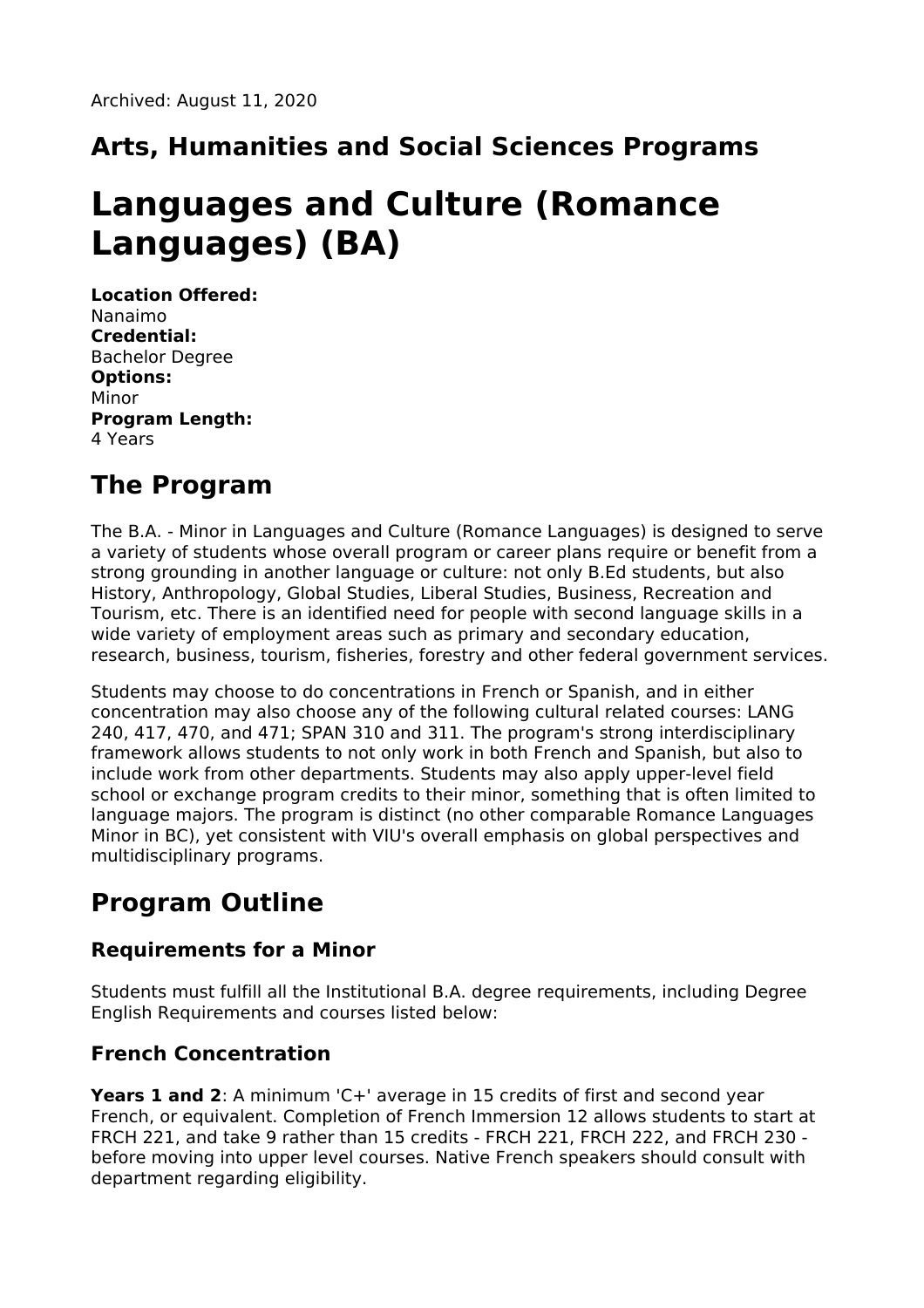| Years 1 and 2                                                                                            | Credits |
|----------------------------------------------------------------------------------------------------------|---------|
| <b>FRCH 121 - (Intermediate French I)</b>                                                                |         |
| <b>FRCH 122 - (Intermediate French II)</b>                                                               |         |
| <b>FRCH 221 - (French Oral and Written Practice I)</b>                                                   |         |
| <b>FRCH 222 - (French Oral and Written Practice II)</b>                                                  |         |
| FRCH 230 - (Introduction to Francophone Culture and Literature) or<br>LANG 240 - (The Romance Languages) |         |

**Note:** Students without French 12 must take FRCH 100 / FRCH 101 and/or FRCH 110 to meet the prerequisite for FRCH 121. (Prerequisite for FRCH 121 is French 12, or <sup>a</sup> 'B' in FRCH 101 or FRCH 110).

**Years 3 and 4**: A minimum 18 credits of third and fourth year French, Spanish, or Language courses.

| Years 3 and 4                                                                                                                                                                                                                                                                                                                                                                                                                                                                                                                                                          | <b>Credits</b> |
|------------------------------------------------------------------------------------------------------------------------------------------------------------------------------------------------------------------------------------------------------------------------------------------------------------------------------------------------------------------------------------------------------------------------------------------------------------------------------------------------------------------------------------------------------------------------|----------------|
| FRCH 300 - (Critical Analysis and Writing Skills)                                                                                                                                                                                                                                                                                                                                                                                                                                                                                                                      |                |
| FRCH 301 - (Oral Expression and Cultural Exploration in French)                                                                                                                                                                                                                                                                                                                                                                                                                                                                                                        | 3              |
| and <i>four</i> courses from the following:<br>FRCH 320 - (French Normative Phonetics: Theory and Practice)<br>FRCH 330 - (Development of the Novel in French)<br>FRCH 437 - (Special Topics in French Literature)<br>FRCH 447 - (Special Topics in French Language)<br>LANG 390 - (Internship)<br>LANG 417 - (Special Topics in Romance Culture)<br>LANG 470 - (Translation Theory I) and LANG 471 (Translation Theory II)<br>SPAN 310 - (Spanish Culture to 1500)<br>SPAN 311 - (Spanish Culture 1500 to Present)<br>SPAN 417 - (Special Topics in Hispanic Culture) | 12             |

**Note 1:** Students may apply up to 6 credits of upper-level courses outside the Modern Languages department that are clearly relevant to the student's specialization, such as ENGL 405 - Inter-American Studies, LING 350 - Linguistics and the Dimensions, LBST 420 - The Modern Experience & Beyond (counts as 3 credits).

Other courses may also apply; consult with the Minor Program Coordinator for specific course approval. (Students may not count any course for required credit, in more than one program).

**Note 2:** Students may also apply up to 9 credits from <sup>a</sup> field school or exchange program with approval from the Department.

#### **Spanish Concentration**

**Years 1 and 2**: A minimum 'C+' average in 15 credits of first and second year Spanish, or equivalent. (Native Spanish speakers should consult with the department regarding eligibility).